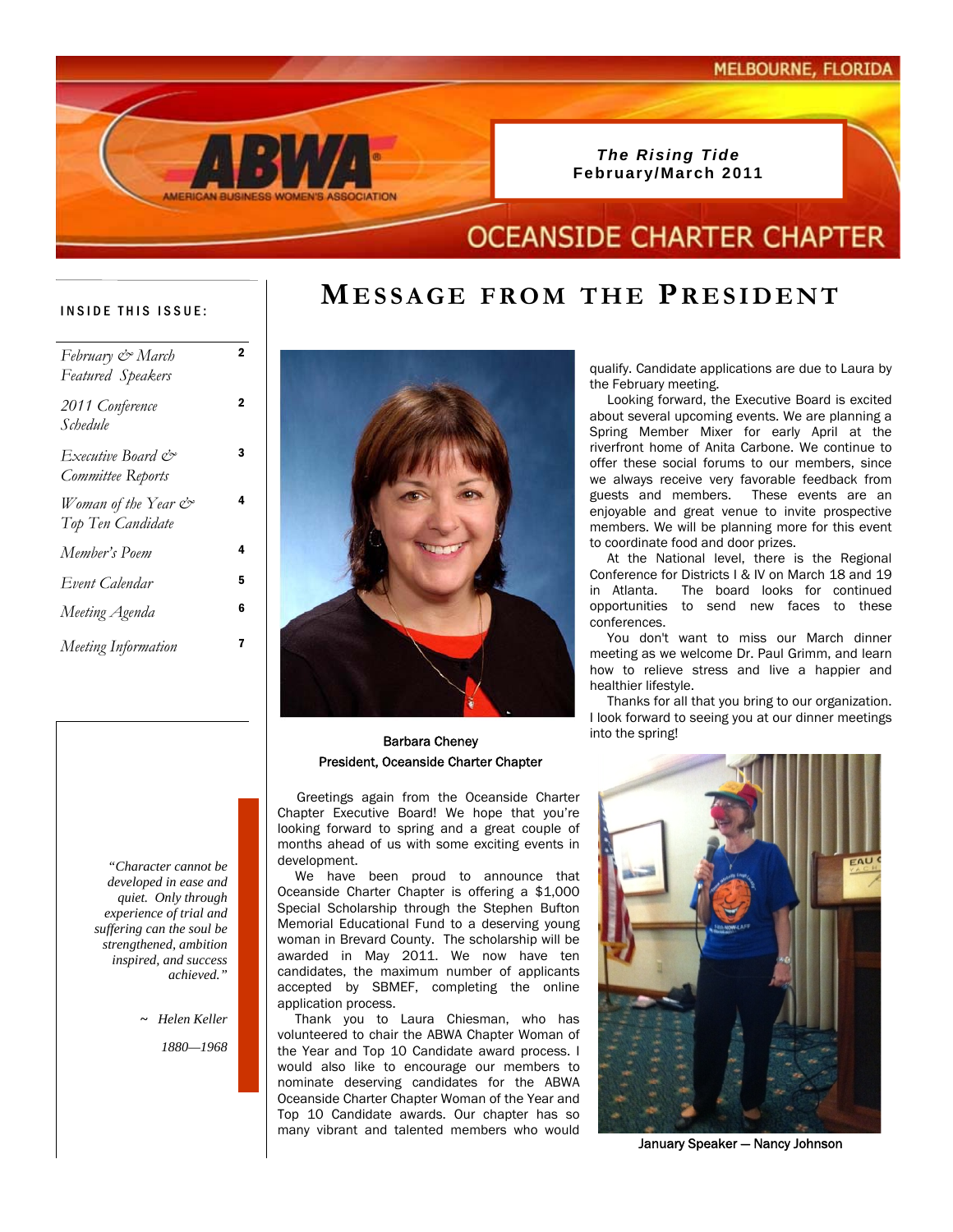### **The Rising Tide — Oceanside Charter Chapter Newsletter**





Jean Newell

# **FEBRUARY FEATURED SPEAKER**

 **The Empowering Women Create Your Own Destiny**

 For centuries women "knew" their role in life and that fulfilling their own dream wasn't an option. Jean Newell's "Empowering Women" presentation explains how Mae West, Rosie the Riveter and Oprah, three women generations apart, lay the ground work and rules for today's successful business women. Learn the three elements these women share that grant all women the permission and courage to create their own destiny.

 With no formal education in business, finance or distribution, Jean started Newco

Enterprises, a manufacturing and marketing company specializing in Jean's own inventions. Her products, a line of wearable organizer bags called PUPs (acronym for personal utility pouch), have been featured on QVC, and in major department store chains, boutiques and gift catalogs.

 Jean is a national speaker, author and consultant. Her inventions have appeared on numerous television shows, radio programs and in print media, including *QVC, The Today Show, The Montel Williams Show, The Washington Post, The New York Daily News and The Chicago Tribune*.

 Please join us on Tuesday, February 22 for Jean's fascinating presentation!

# **MARCH FEATURED SPEAKER**

 Dr. Grimm, a licensed Doctor of at the time) and make whatever interventions Chiropractic, completed his undergraduate and lifestyle adjustments that would optimize studies at Indiana University of the conditions for normal function. Using this Pennsylvania. He received his D.C. degree unique approach, Dr. Grimm is able to help from the prestigious Palmer College of patients accelerate and/or maintain their Chiropractic. After graduation from Palmer, journey to good health. Dr. Grimm practiced in Oxford, England for six years before returning to Florida where he volunteers his time as a member of the opened his office in Merritt Island in 2004.

 Dr. Grimm is committed to bringing better health and a better way of life by teaching and practicing the true principles of chiropractic wellness care. Dr. Grimm uses a -related topics at no charge to their local "whole person approach". This approach to communities. wellness means looking for underlying causes of any disturbance or disruption Dr. Grimm's presentation on natural (which may or may not be causing symptoms

 Passionate about his work, Dr. Grimm Foundation for Wellness Professionals, a notfor-profit association of natural healthcare professionals who devote their time as motivational and keynote speakers on health

 Please join us on Tuesday, March 22 for solutions to health. Paul Grimm, DC



# **SAVE THE DATE!**

2011 Eastern Regional Conference

Districts I & IV

March 18—19, 2011

 The Westin Atlanta Perimeter North Atlanta, GA

National Women's Leadership Conference September 22—24, 2011 Irving, Texas

What a better way to celebrate American Business Women's Day and the 62nd Anniversary of ABWA's founding.

Hope to see y'all in Texas!

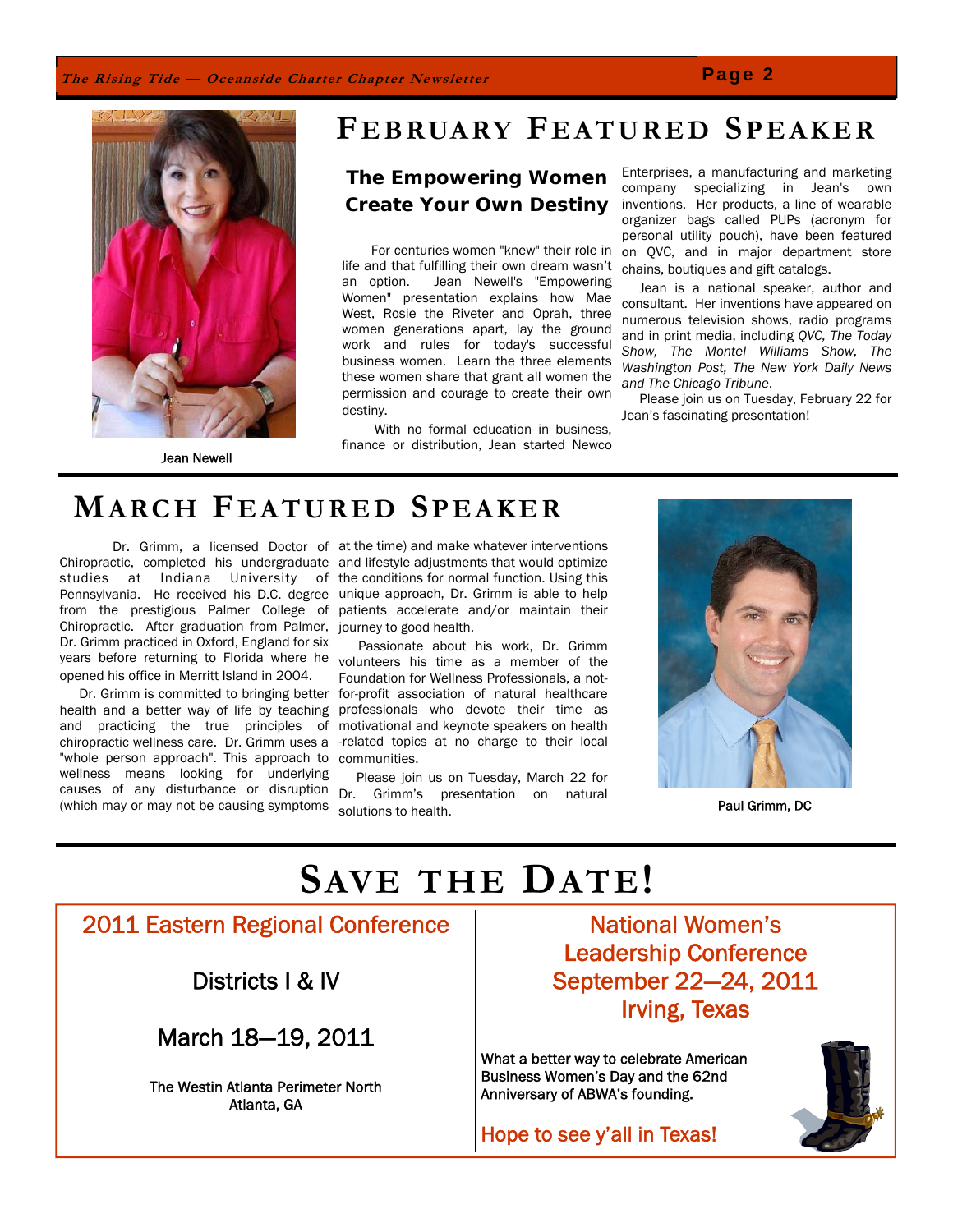### **C HAPTER COMMITTEE R EPORTS**

#### **Newsletter**

 The Oceanside Charter Chapter Newsletter is published on the Chapter web Oceanside Charter Chapter has ten published in the Business Agenda column site at www.abwaoceanside.org and on the scholarship candidates currently in the of Florida Today as well as the online Oceanside Charter Chapter ABWA WIN process of completing their applications Community Calendar of the Cocoa Beach Team Board at www.abwa.org.

 Please send newsletter submissions to Wednesday of the month.

> 2010 National Women's Leadership Conference

#### Education/Professional Development

 We are pleased to announce that be completed by March 31, 2011. During reviewed by the SBMEF Trustees.

### Membership

 Please extend good luck wishes to Rochelle Hood, as she pursues her MBA degree at Webster University. We will miss seeing Rochelle at our monthly meetings as her classes this term are held on Tuesday evenings.

 If you have a change in email, address, phone number, etc., please let us know! We are in the process of updating our Member Directory. Contact Anita at acarbone@cfl.rr.com.

 If you have not already done so, please remit your \$25 Chapter Dues for 2011.

### **Publicity**

acarbone@cfl.rr.com by the second the month of April, all applications will be photos or information for our Facebook online at www.sbmef.org. Applications must Area Chamber of Commerce website. Chapter monthly meeting information is Please contact Laura Chiesman if you have page.

facebook





**We're on the web! www.abwaoceanside.com** 

### **2010 - 2011 E XECUTIVE BOARD**

### President

 Barbara Cheney beejaycheney@yahoo.com 321 987-5106

Newsletter Award Winner

### Vice President

 Laura Chiesman lchiesman@cpawms.com 321 506-8274

### **Secretary**

 Jenny Wall jwall@cfl.rr.com 321 459-1661

### **Treasurer**

 Anita Carbone acarbone@cfl.rr.com 321 684-0790

### **2010 – 2011 C OMMITTEE C HAIRS**

#### Professional Development

Laura Chiesman: lchiesman@cpawms.com

#### Fundraising/Advertising

Susan Averill: averill441@yahoo.com

### Membership

Barbara Cheney (Acting): beejaycheney@yahoo.com

#### Newsletter

Anita Carbone: acarbone@cfl.rr.com

### Program

Sue Parker: suejtyson@aol.com

### **Publicity**

Anita Carbone (Acting): acarbone@cfl.rr.com

### Website

Jessica Brace: jbrace@affordablenet.com

### Reservations

Barbara Cheney: beejaycheney@yahoo.com

### **Page 3**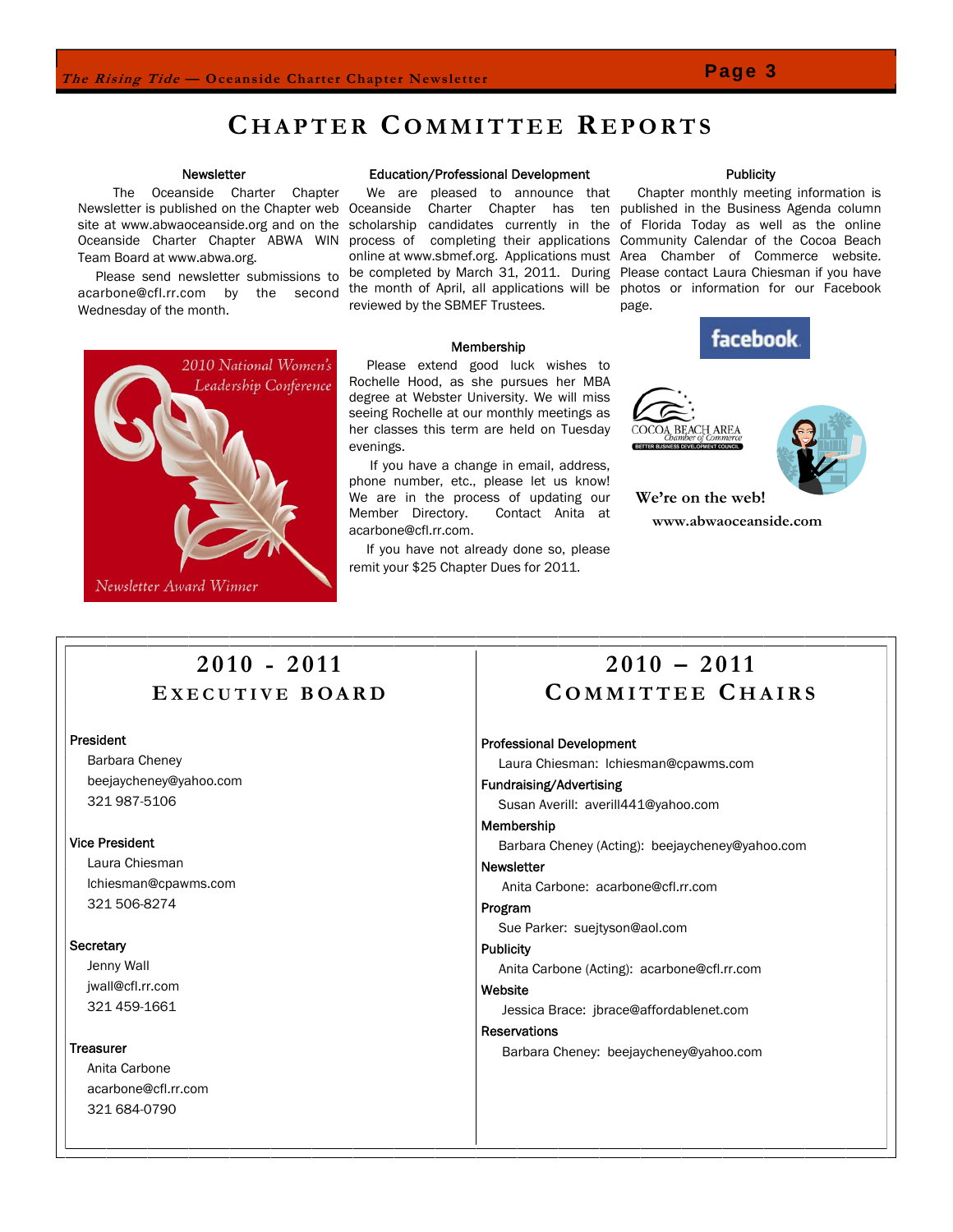## **Woman of the Year**

 Providing recognition for our members is an important part of ABWA's mission. It also provides our Chapter with an opportunity to celebrate the success of our most influential and revered members.

 The Woman of the Year program was designed so that every Chapter can annually recognize a member who has made notable contributions and outstanding achievements. Being named Woman of the Year is a great honor—one that is highly respected by ABWA members.

 Chapter Woman of the Year candidates must meet the following criteria:

- Be a member in good standing with ABWA National and Oceanside Charter Chapter for at least one year
- Attend a minimum of eight meetings within the ABWA year
- Demonstrate leadership qualities by serving as an ABWA officer, committee chair and/or committee member
- Recruit at least one new member within the ABWA fiscal year
- Demonstrate career advancement in her chosen field
- Contribute to her community through volunteerism
- Be perceived as a positive role model or mentor for others

# **Top Ten Business Women of ABWA**

 Each year, ABWA members are recognized nationally for exceptional achievements in their ABWA groups, professions and community, by being selected as the Top Ten Business Women of ABWA.

 Each Chapter is encouraged to select a Top Ten candidate. The criteria for candidacy are designed to give each member the opportunity to be nominated for this prestigious award based on her accomplishments, both professional and personal.

Eligibility requirements for Top Ten Candidates:

- Member currently in good standing both nationally and locally
- **Female**
- Currently employed
	- Current/past Chapter officer
	- ABWA member in good standing for at least three years as of May 15 of the nomination year
- Nomination by her Chapter which has been her primary affiliation for at least one year as of May 15 of the nomination year

Judging Standards for Candidates for Top Ten:

- Career accomplishments
- Professional and Personal Goals
- ABWA Historical Profile
- Formal Education
- Community Involvement

## **The Member's Poem**

Are you an active member... The kind that would be missed? on the list? Do you attend the meetings To share ideas and talents? Or do you linger around the edges Just paying dues like rent?

Or are you just contented that your name is Or are you satisfied to be the kind that just Do you take an active part To help the work along? belongs? Do you work on the committees With others who are busy like yourself?

- Or leave the work to just a few,
- Your valued contributions waiting on the shelf?



Please come to meetings often And help with hand and heart. Don't be just a member, But take an active part! Think this over, members: You know what's right from wrong. Are you an active member, Or do you just belong?

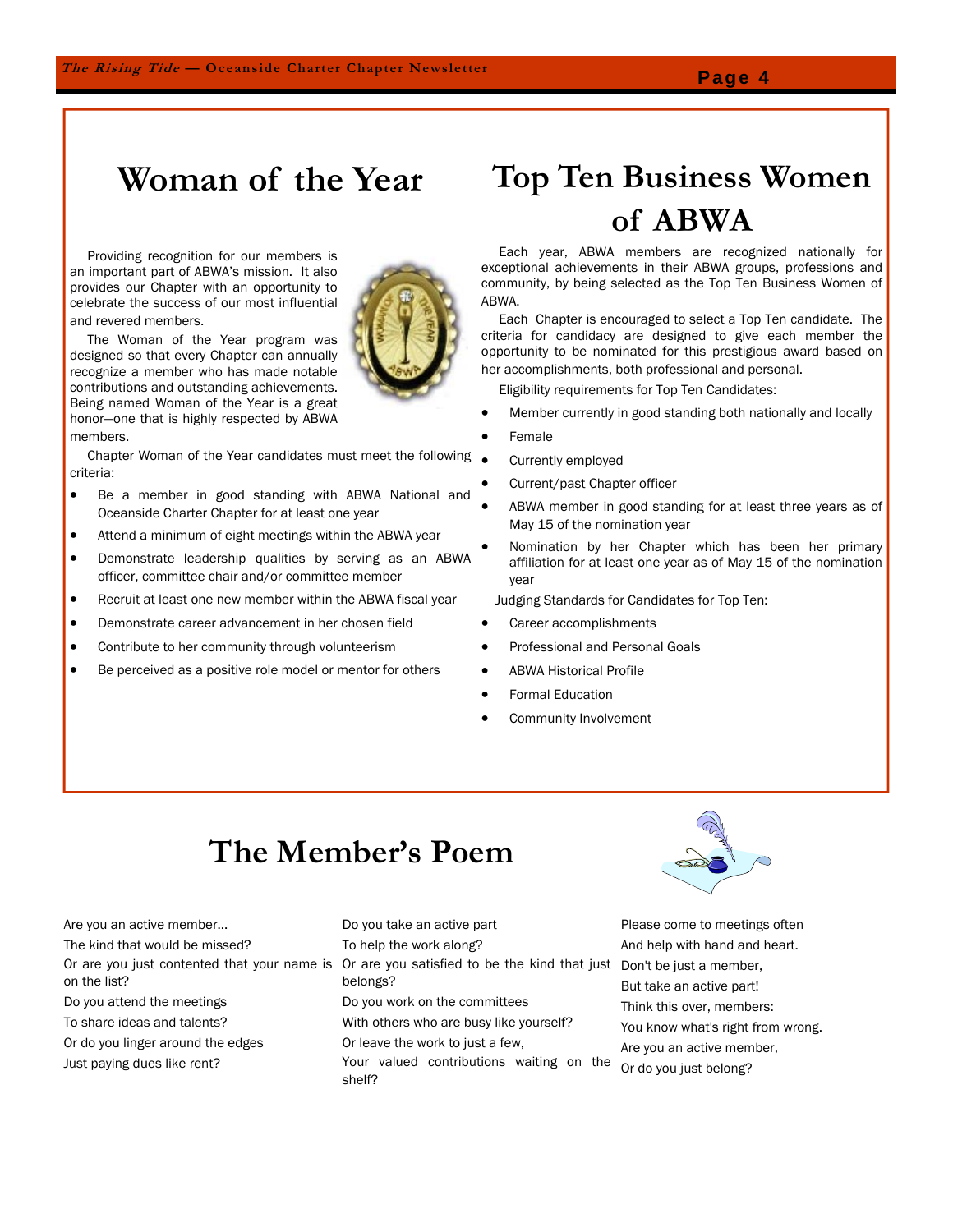### **ABWA EVENT CALENDAR C OMMUNITY E VENTS**

### February 22

Oceanside Charter Chapter Dinner Meeting Networking at 6:00 p.m. & Dinner at 6:30 p.m. Speaker: Jean Newell Eau Gallie Yacht Club, 100 Datura Drive, Indian Harbour Beach

### March 8

Oceanside Charter Chapter Executive Board Meeting at 5:30 p.m. Harris Corporation Headquarters, 1025 W. Nasa Blvd., Melbourne

### March 8

Space Coast Women Express Network Meeting Networking & Lunch from 11:00 a.m. to 1:00 p.m. Eau Gallie Yacht Club, Indian Harbour Beach

### March 18—19

### 2011 Eastern Regional Conference

The Westin Atlanta Perimeter North Atlanta, GA

### March 22

Oceanside Charter Chapter Dinner Meeting Networking at 6:00 p.m. & Dinner at 6:30 p.m. Speaker: Paul Grimm, DC Eau Gallie Yacht Club, 100 Datura Drive, Indian Harbour Beach

### April 12

Oceanside Charter Chapter Executive Board Meeting at 5:30 p.m. Harris Corporation Headquarters, 1025 W. Nasa Blvd., Melbourne

### April 12

Space Coast Women Express Network Meeting Networking & Lunch from 11:00 a.m. to 1:00 p.m. Eau Gallie Yacht Club, Indian Harbour Beach

### April 26

Oceanside Charter Chapter Dinner Meeting Networking at 6:00 p.m. & Dinner at 6:30 p.m. Speaker: Virginia Savage Eau Gallie Yacht Club, 100 Datura Drive, Indian Harbour Beach

### February 21—March 28



Life 101

A six-week Self-Development Course that will:

- Explore self-esteem
- Rebuild self-confidence
	- Build interpersonal communications
- Develop skills to handle change
- Manage life and career transitions
- Manage conflict situations

Monday evenings from 6:30—8:30 p.m., February 21 through March 28, 2011. Registration fee is \$150. Facilitator Lola Mitchell, MA, Educational Consultant, Discovery Institute, PA, Murrell Professional Park, 845 Executive Lane, Suite 100, Rockledge • (321) 631-5538.

### February 28

The Greater Palm Bay Chamber of Commerce will provide studio space for chamber members who need an updated professional portrait at the chamber from 3 to 5 p.m. The price is \$25. For more information call (321) 961-0448.

### April 8



Luncheon to benefit a new non-profit organization, the Brevard Rescue Mission from 11:30 a.m. to 1:00 p.m. at the Eau Gallie Yacht Club, 100 Datura Drive, Indian Harbour Beach. Special guest speaker from Atlanta who is an advocate for women and children will present an inspirational message. For more information, please contact Ashley via aryder@harris.com or (386) 956-1425.

The Brevard Rescue Mission strives to be known in the community as a faith-based, fiscally responsible, innovative and valuable outreach to those in need in the community by providing assistance in the areas of shelter, food, clothing, health care, guidance, counseling, job training, and education resulting in independent living. Please visit www.brevardrescuemission.org for more information.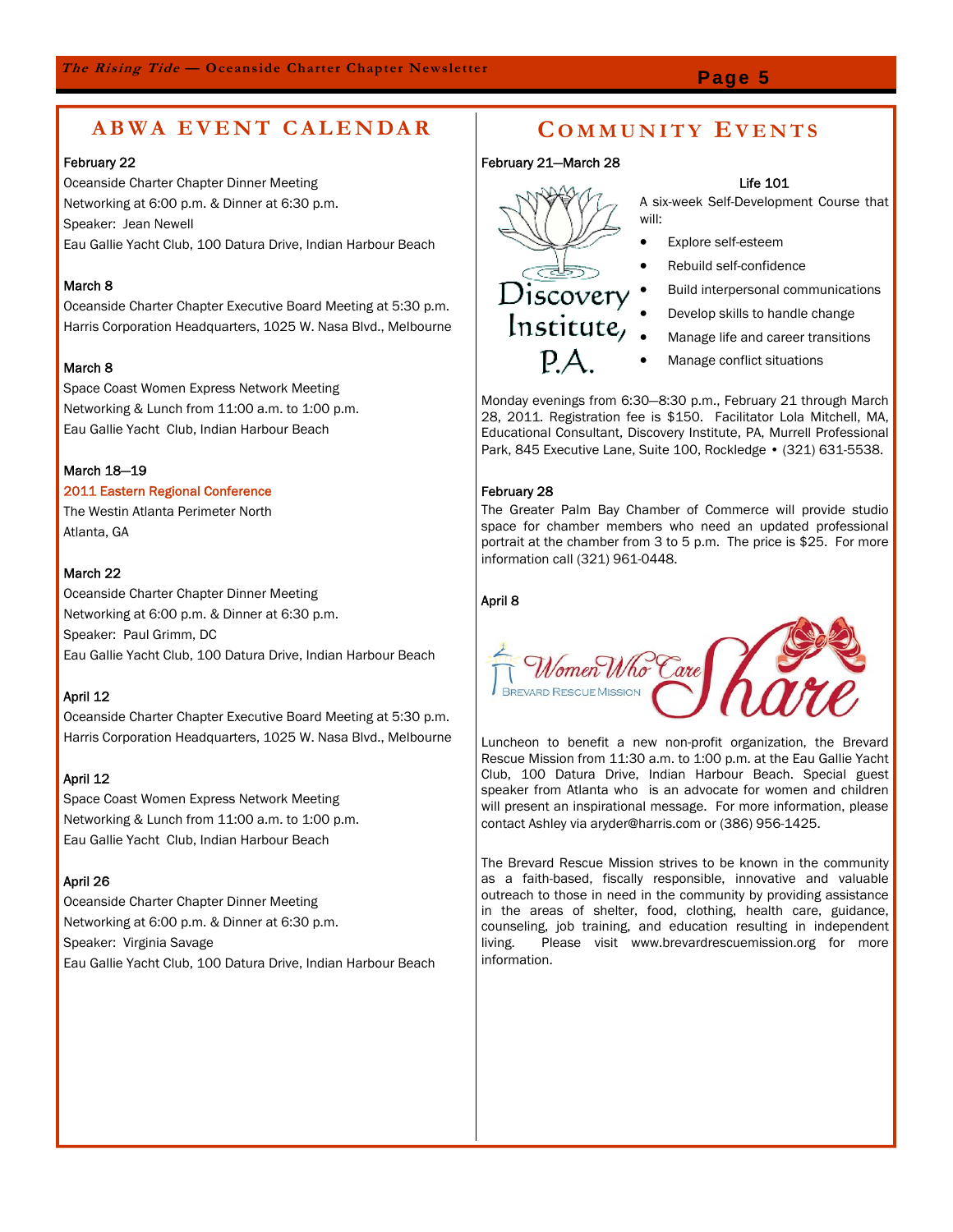

**Oceanside Charter Chapter February 22, 2011 Meeting Agenda** 

Networking

Call to Order & Welcome

Pledge of Allegiance

Invocation

**Introductions** 

Establish Quorum

Approval of Minutes

Treasurer's Report

Committee Reports

 Website: Jessica Brace Newsletter: Anita Carbone Membership: Barbara Cheney — Spring Member Mixer Professional Development: Anita Carbone — Update on \$1000 Chapter Special Scholarship Program: Sue Parker Care Coordinator: Barbara Cheney Ambassadors: Connie Adams & Lola Mitchell Facebook: Laura Chiesman Woman of the Year and Top Ten Committee: Laura Chiesman — Applications due February 22, 2011

Guest Speaker: Jean Newell

Announcements

Spring Regional Conference — March 18 & 19, Atlanta, GA

Raffle

Benediction

Adjournment